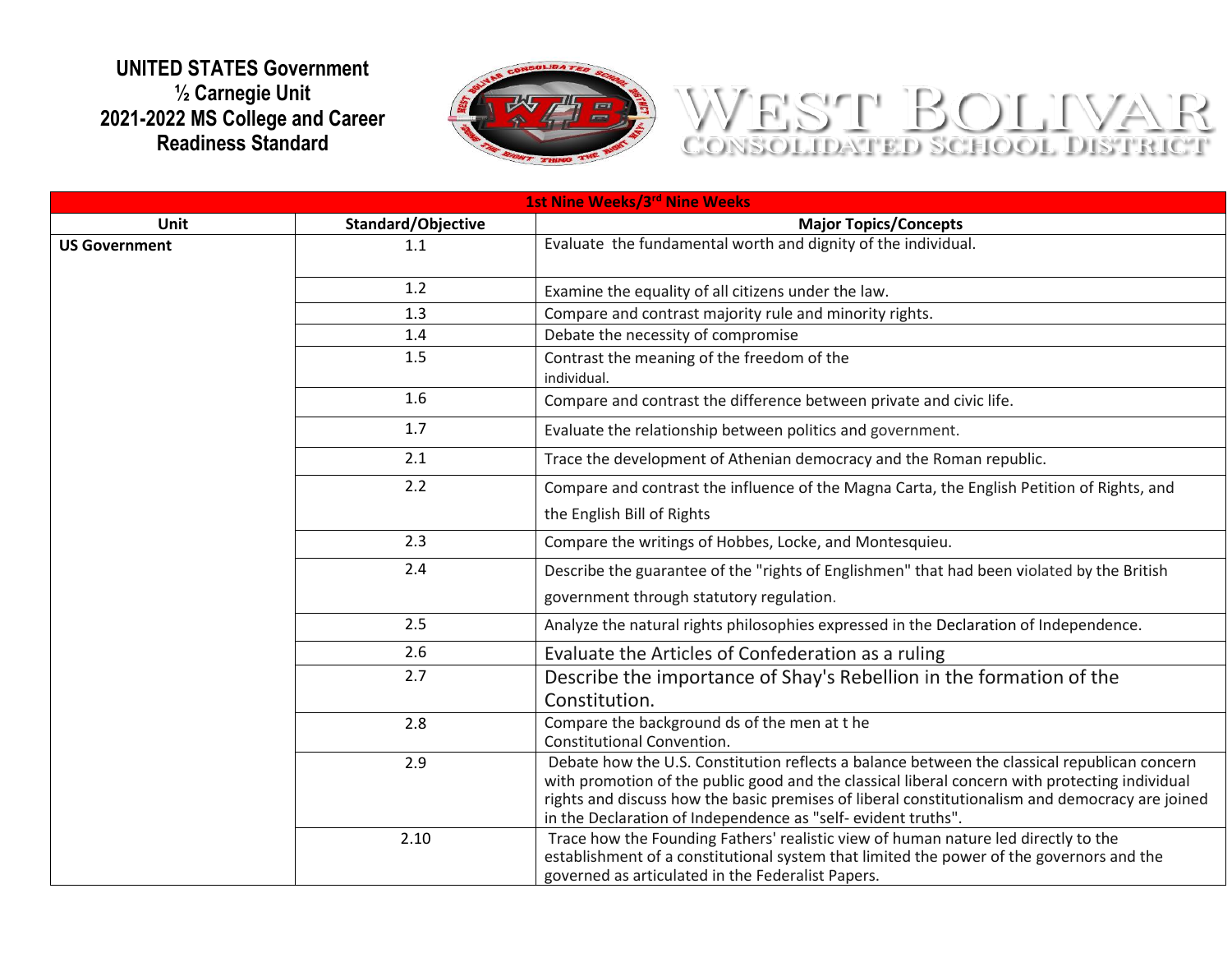| <b>US Government</b> | 2.11 | Investigate the systems of separated and shared powers, the role of organized Interests (Federalist<br>Paper Number 10), checks and balances (Federalist Paper Number 51), the importance of an<br>independent judiciary (Federalist Paper Number 78), enumerated powers, rule of law,<br>federalism, and civilian control of the military. |
|----------------------|------|---------------------------------------------------------------------------------------------------------------------------------------------------------------------------------------------------------------------------------------------------------------------------------------------------------------------------------------------|
|                      | 2.12 | Contrast that the Bill of Rights limits the powers of the federal government and state<br>governments.                                                                                                                                                                                                                                      |
|                      | 2.13 | Critique James Madison's leadership role in securing adoption of the Bill of Rights by the<br>First Congress and its evolution from that time.                                                                                                                                                                                              |
|                      | 2.14 | Debate how the different philosophies and structures of feudalism, mercantilism, socialism,<br>fascism, communism, monarchies, parliamentary systems, and constitutional liberal<br>democracies influence economic policies, social welfare policies, and human rights<br>practices.                                                        |
|                      | 2.15 | Compare the various ways in which power is distributed, shared, and limited in systems of<br>shared powers and in parliamentary systems.                                                                                                                                                                                                    |
|                      | 2.16 | Compare the advantages and disadvantages of federal, confederal, and unitary systems of<br>government.                                                                                                                                                                                                                                      |
|                      | 3.1  | Differentiate the functions of the legislative, executive, and judicial branches.                                                                                                                                                                                                                                                           |
|                      | 3.2  | Analyze the relationships among the three branches in a system of checks and balances.                                                                                                                                                                                                                                                      |
|                      | 3.3  | Investigate different perspectives on the role of government.                                                                                                                                                                                                                                                                               |
|                      | 3.4  | Examine how the national government influences the public agenda and shapes public policy,<br>including the setting of the public agenda and implementation of it through regulations and<br>executive orders.                                                                                                                              |
|                      | 3.5  | Debate how public policy is formed, compare the processes of lawmaking at each of the three<br>levels of government, including the role of lobbying and the media.                                                                                                                                                                          |
|                      | 3.6  | Identify the organization and jurisdiction of federal, state, and local courts and the<br>interrelationships among them.                                                                                                                                                                                                                    |
|                      | 3.7  | Assess The scope of presidential power and decision making through examination of case<br>studies such as the Cuban Missile Crisis, passage of Great Society legislation, War Powers Act,<br>Gulf War, and Bosnia.                                                                                                                          |
|                      | 3.8  | Trace the process by which policy is implemented by the bureaucracy at each level.                                                                                                                                                                                                                                                          |
|                      | 3.9  | Contrast the organization, jurisdiction, and proceedings of federal courts.                                                                                                                                                                                                                                                                 |
|                      | 3.10 | Evaluate how John Marshall established the Supreme Court as an independent, co-equal branch<br>of government through his opinion in Marbury v. Madison.                                                                                                                                                                                     |
|                      | 3.11 | Analyze how the Supreme Court decides cases by comparing the philosophies of judicial<br>activism and judicial restraint.                                                                                                                                                                                                                   |
|                      | 3.12 | Evaluate how the judiciary influences public policy by delineating the power of government and<br>safeguarding the rights of the individual.                                                                                                                                                                                                |
|                      | 4.1  | Explain the relationship of the state governments to the national government                                                                                                                                                                                                                                                                |
|                      | 4.2  | Trace the extent to which power is shared.                                                                                                                                                                                                                                                                                                  |
|                      | 4.3  | Identify the powers denied state and national governments.                                                                                                                                                                                                                                                                                  |
|                      | 4.4  | Evaluate the ongoing debate that focuses on the balance of power between state and national                                                                                                                                                                                                                                                 |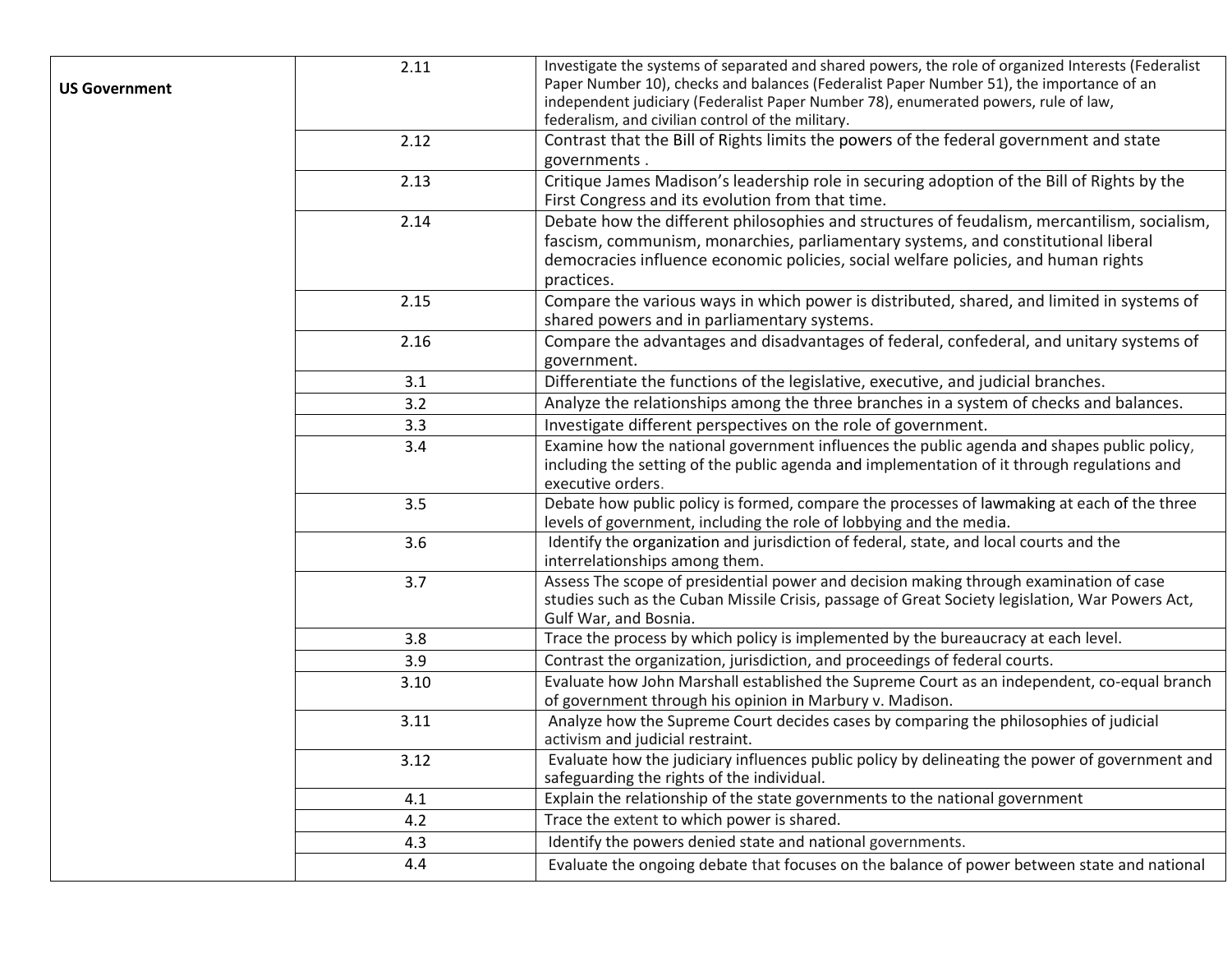|                      |         | governments {especially in terms of funding.                                                                       |
|----------------------|---------|--------------------------------------------------------------------------------------------------------------------|
|                      | 4.5     | Investigate how the amendment process protects both the national and state government.                             |
|                      | 4.6     | Explain how conflicts between levels of government and branches of government are resolved.                        |
|                      | 4.7     | Compare the major responsibilities and sources of revenue for state and local governments                          |
|                      | 4.8     | Contrast reserved powers and concurrent powers of state governments.                                               |
|                      | 4.9     | Compare and contrast the Ninth and Tenth Amendments and interpretations of the extent                              |
|                      |         | of the federal government's power.                                                                                 |
|                      |         | 2 <sup>nd</sup> Nine Weeks/4 <sup>th</sup> Nine Weeks                                                              |
| <b>US Government</b> | 5.1     | Investigate the Bill of Rights, with emphasis on First Amendment freedoms.                                         |
|                      |         | Analyze the concept of due process of law as expressed in the 5th and 14th                                         |
|                      | 5.2     | Amendments.                                                                                                        |
|                      | 5.3     | Trace selective incorporation of the Bill of Rights.                                                               |
|                      | 5.4     | Evaluate the balance between individual liberties and the public interest of order.                                |
|                      | 5.5     | Assess the statement "It is every citizen's right to be treated equally under the law".                            |
|                      | 5.6     | Trace the changing interpretations of the Bill of Rights over time, including interpretations                      |
|                      |         | of the basic freedoms, including: religion, speech, press, petition, and assembly, articulated                     |
|                      |         | in the First-Amendment and                                                                                         |
|                      | 5.7     | Analyze judicial activism and judicial restraint and the effects of each policy over the                           |
|                      |         | decades, including: the Warren and Rehnquist courts.                                                               |
|                      | 5.8     | Evaluate the effects of the Court's interpretations of the Constitution in Marbury v.                              |
|                      |         | Madison, McCulloch v. Maryland, and United States v. Nixon, with emphasis on the                                   |
|                      |         | arguments espoused by each side in these cases.                                                                    |
|                      | 5.9     | Investigate the controversies that have resulted over changing interpretations of civil rights,                    |
|                      |         | including: Plessy v. Ferguson, Brown v. Board of Education, Miranda v. Arizona, Regents of                         |
|                      |         | the University of California v. Bakke, Adarand Constructors, Inc. v. Pena, and United States v.<br>Virginia (VMI). |
|                      | 6.1     | Compare and contrast the role and function of the media, interest groups, political parties,                       |
|                      |         | political action committees in a democracy.                                                                        |
|                      | $6.2\,$ | Analyze the origin, development, and role of political parties, noting those occasional                            |
|                      |         | periods in which there was only one major party or were more than two major parties.                               |
|                      | 6.3     | Trace the history of the nomination process for presidential candidates and the                                    |
|                      |         | increasing importance of primaries in general elections.                                                           |
|                      | 6.4     | Evaluate the roles of polls, campaign advertising, and the controversies over campaign                             |
|                      |         | funding.                                                                                                           |